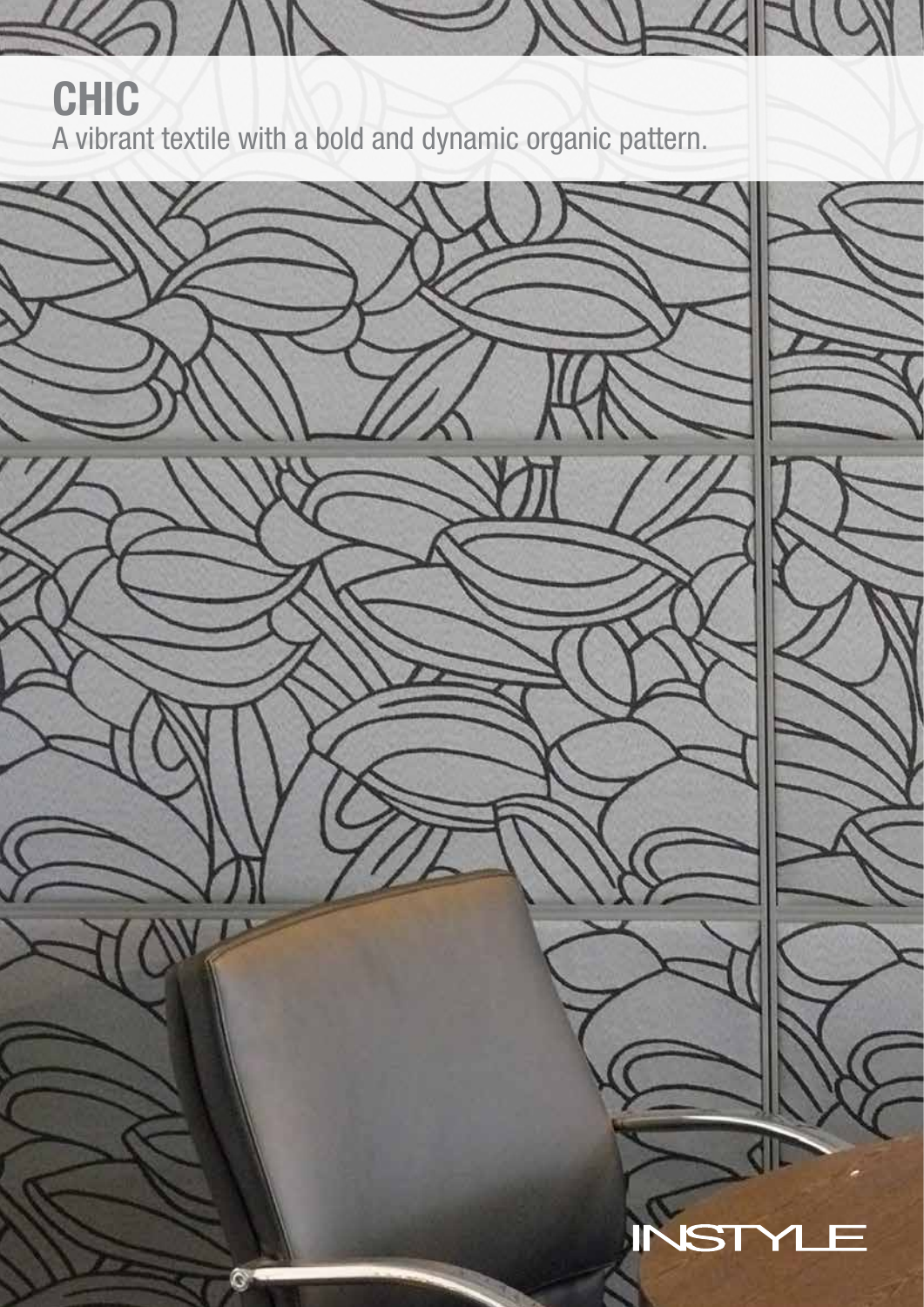





CHIC Wear



CHIC Place



CHIC Shape



CHIC Drama





CHIC Vogue CHIC Express



CHIC Accessory



CHIC Lifestyle



CHIC Design



CHIC Phase



CHIC Mode CHIC Fashion



CHIC Look



CHIC Direction



CHIC Parade



CHIC Dance





CHIC Image CHIC Flair



CHIC Celebrate



CHIC City



CHIC Event



CHIC Perform



CHIC Attitude CHIC Magnet



Patterns shown are not to scale Product may vary in colour due to the nature of the media Please refer to website for current colour range